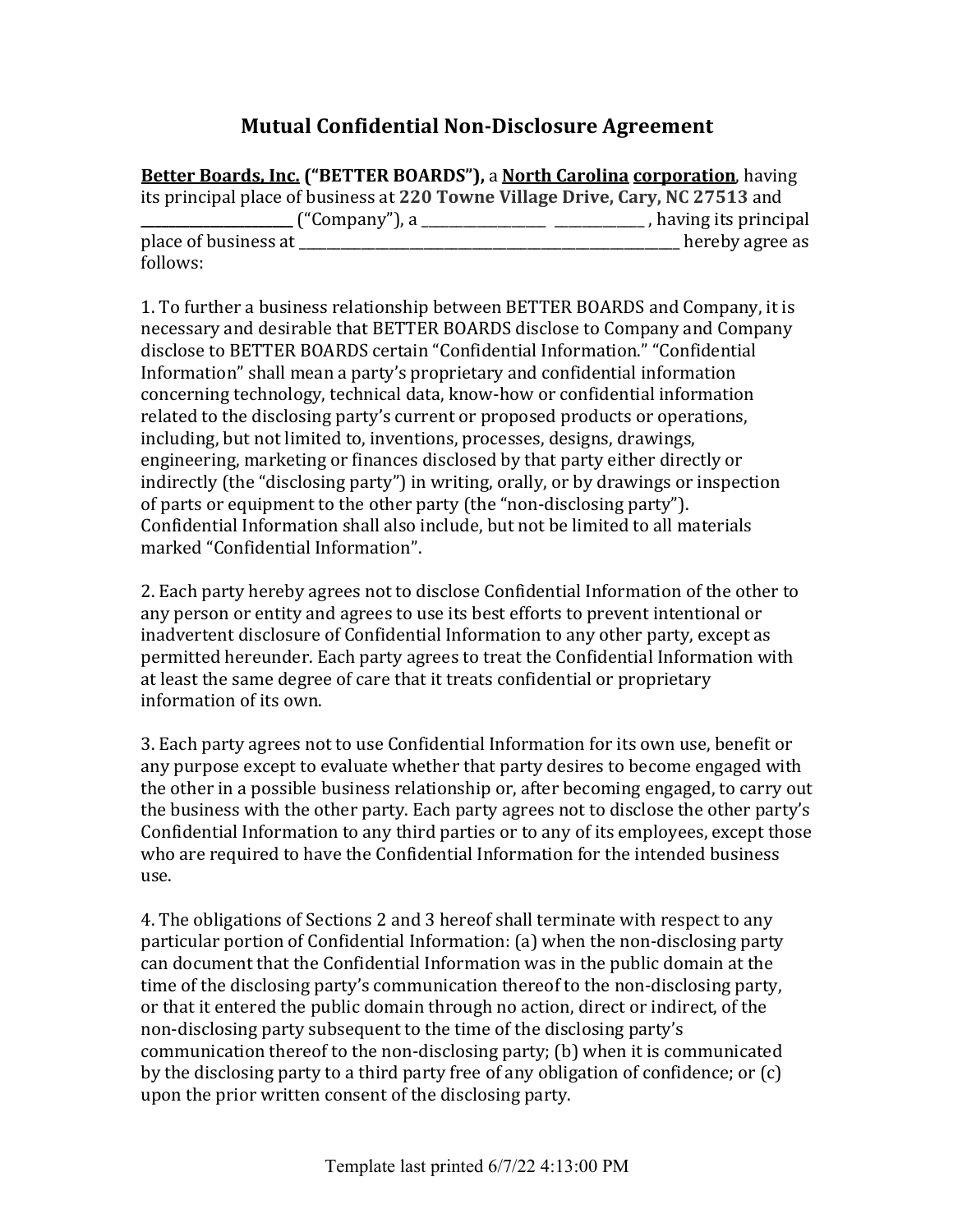5. All materials, including, without limitation, documents, drawings, models, apparatus, sketches, designs and lists furnished by the disclosing party to the nondisclosing party shall remain the property of the disclosing party and nothing contained herein shall be construed as giving the non-disclosing party any license or rights to any information or materials which may be disclosed to it, including, but not limited to, the Confidential Information. The non-disclosing party shall make no copies of any Confidential Information without the prior written consent of the disclosing party and the non-disclosing party shall return to the disclosing party promptly at its request all Confidential Information along with all copies made thereof and all documents or things containing any portion of any Confidential Information. All work product of any kind performed by either company on behalf of the other shall belong to the company operating in the role of the customer for the work in question.

6. Prior to disclosing any Confidential Information to any of its employees, agents, affiliates, vendors or any other party, the non-disclosing party shall affirm that they have obtained relevant agreements that bind them to an equal level of confidentiality as this Agreement.

7. The Parties acknowledge and agree that any breach of this Agreement will cause irreparable harm to the Disclosing Party for which monetary damages may be an inadequate remedy or difficult to ascertain. Accordingly, any breach, threatened breach, and/or inaction to compel specific performance of this Agreement will enable the Disclosing Party to obtain an immediate injunction enjoining any breach of this Agreement, as well as the right to pursue any and all other rights and remedies available at law or in equity for such a breach.

8. No failure or delay by the Disclosing Party in exercising any right, power, or privilege hereunder will operate as a waiver thereof, nor will any single or partial exercise of any such right, power, or privilege preclude any other or further exercise thereof.

9. This Agreement shall inure to the benefit of and be binding upon the Parties and their successors and assigns, provided that the Receiving Party may not assign all or a part of this Agreement without the prior written consent of the Disclosing Party. If any provision of the Agreement is held invalid or unenforceable by a court of competent jurisdiction, such invalidity or unenforceability shall not invalidate the remainder of the agreement.

10. This Agreement shall be construed in accordance with the laws of the State of \_\_\_\_\_\_\_\_\_\_\_\_\_\_\_\_\_\_\_\_\_\_\_\_\_ (or North Carolina, if blank), in which state jurisdiction shall apply. Failure to enforce any provision of this Agreement shall not constitute a waiver of any term hereof. This Agreement contains the entire agreement of, and supersedes any and all prior understandings, arrangements and agreements